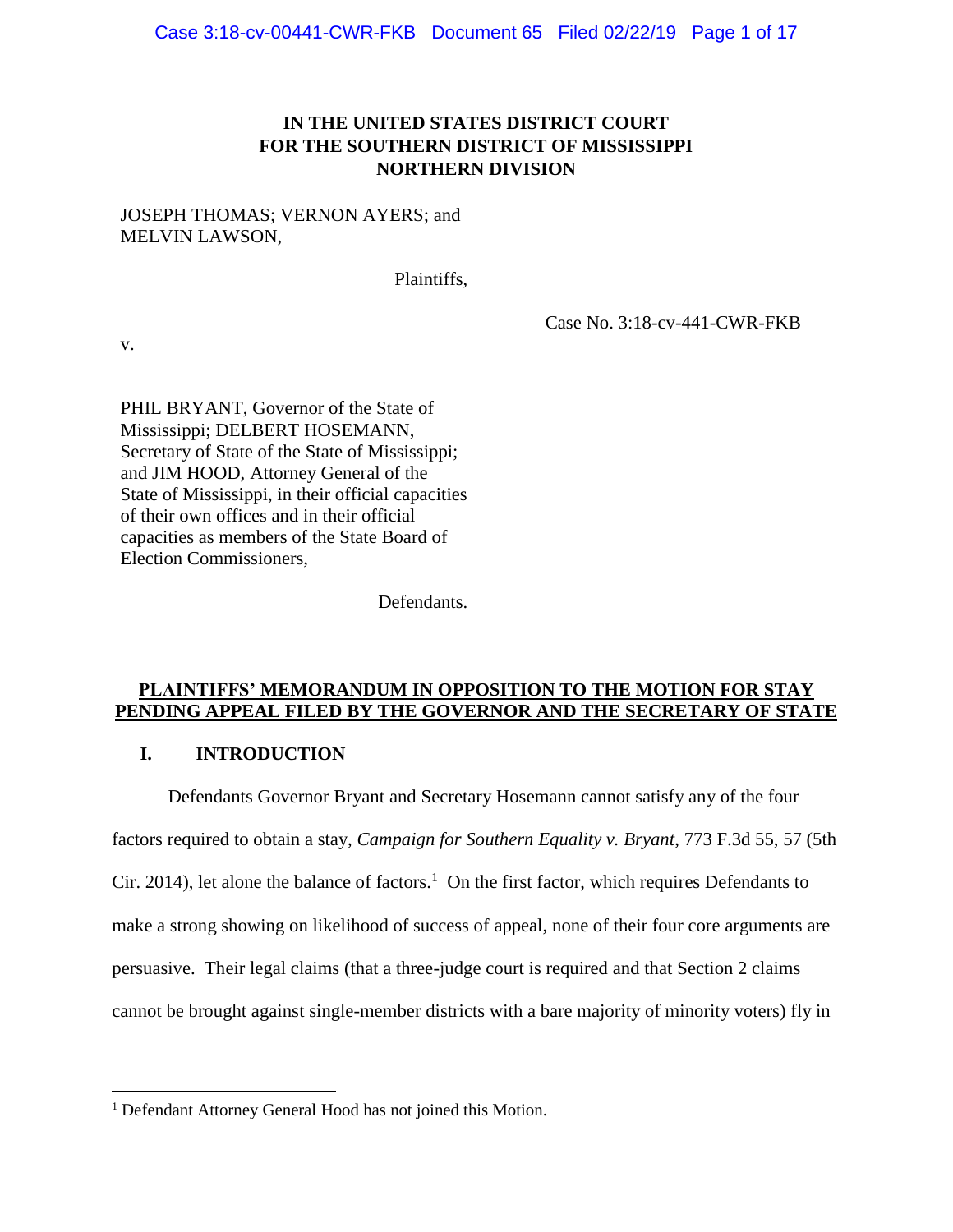## Case 3:18-cv-00441-CWR-FKB Document 65 Filed 02/22/19 Page 2 of 17

the face of the existing case law and this Court has properly rejected those claims in its rulings. Their factual contention (that African-American turnout is higher than white turnout) has also been rejected by this Court for good reasons and that factual finding is not clearly erroneous. Their laches claim has been rejected by the Court primarily because there is no undue prejudice and that finding is neither clearly erroneous nor an abuse of discretion.

Defendants similarly fail on the other three factors: irreparable harm to the applicant absent a stay, whether issuance of the stay will substantially injure the other parties interested in the proceeding, and the public interest. Given that the violation can easily be remedied by redrawing portions of only two districts and that the March 1 qualifying deadline can go forward in the remaining 50 districts with only a short extension necessary in those two districts; there is no irreparable harm or undue prejudice stemming from the Court's holding on liability and the imposition of a remedy. The vindication of the Voting Rights Act and the public interest require that a remedy be implemented for the 2019 election. The Motion for Stay Pending Appeal should be denied. $2$ 

#### **II. ARGUMENT**

 $\overline{a}$ 

### **A. The Defendants Have Not Established a Likelihood of Success on the Merits of Their Appeal**

The Defendants claim a likelihood of success based on two legal arguments plus a factual contention and a laches claim. The first legal argument, contained in Section I-A of their memorandum, is that a three-judge court is required. [Doc. 64 at 8-12]. The second legal argument, Sections I-B-1 and I-B-3, is that there should be a *per se* rule against all Section 2 claims in majority-minority single-member districts, no matter how small the majority and no

<sup>&</sup>lt;sup>2</sup> The Defendants' Statement of Facts in their Motion to Stay contains a number of misstatements. To the extent they are relevant, they will be addressed in the discussion of the merits in this response.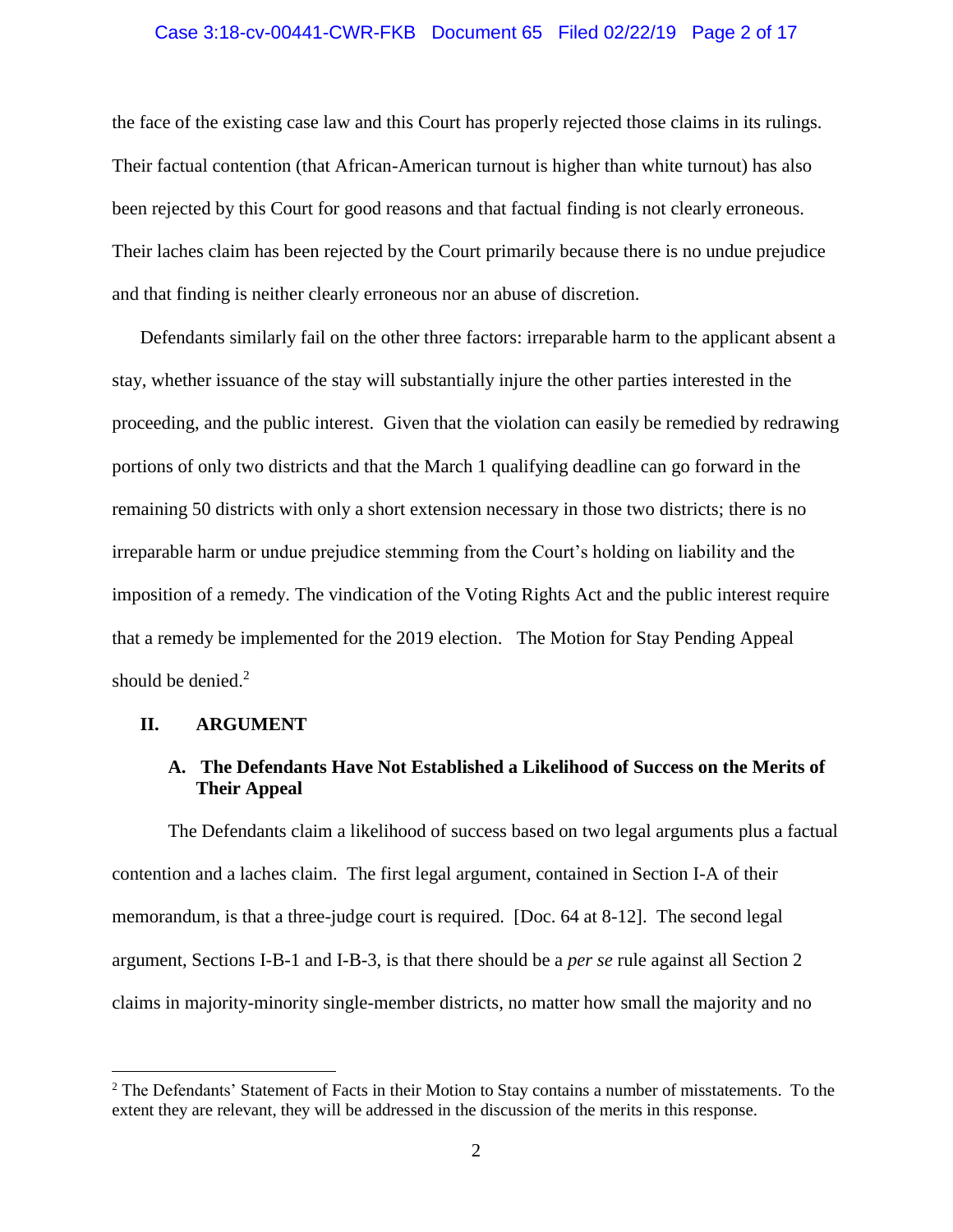#### Case 3:18-cv-00441-CWR-FKB Document 65 Filed 02/22/19 Page 3 of 17

matter the facts, and that the allowance of any such claims would violate the Constitution. [Doc. 64 at 13-17 and 22-24]. The factual contention, contained in Section I-B-2, is that African-American turnout is not depressed when compared to white turnout but actually exceeds white turnout. [Doc. 64 at 17-22]. The laches argument is contained in Section I-C. [Doc. 64 at 24- 28]. This response will largely follow the structure of the Defendants' memorandum.

#### *1. The Court Properly Found that a Three-Judge Court Cannot Be Convened*

Defendants' lead argument as to why there is a strong likelihood they will succeed on appeal is an extraordinarily weak one – that the Court erred as a matter of law in denying their motion to appoint a three-judge court. The Court previously rejected Defendants' argument based on a detailed analysis of the language of the operative statute and the fact that every case which has involved a Voting Rights Act challenge, but not a constitutional challenge to a statewide apportionment plan has been before a single judge. [Doc. 51 at 1-5]. Defendants' effort to resuscitate this issue using a combination of modified and rehashed arguments falls as flat as it did the first time.

First, Defendants again argue that the language of 28 U.S.C. § 2284(a) is grammatically ambiguous and could be read so that any challenge to the apportionment of a statewide legislative body would be heard by three-judges whereas only constitutional challenges to a congressional reapportionment would be heard by a three-judge panel. [Doc. 64 at 8-9]. As this Court previously found, this would rewrite the statute. [Doc. 51 at 4]. Defendants' reading is inconsistent with the plain reading of the statute, where the term "the constitutionality of" serves as a series-modifier of everything that follows, as discussed by Scalia and Garner. [Doc. 51 at 3]. Defendants argue that, because the examples provided in Scalia and Garner's text regarding the series qualifier canon of construction all "involve a modifier, not a noun," this "canon simply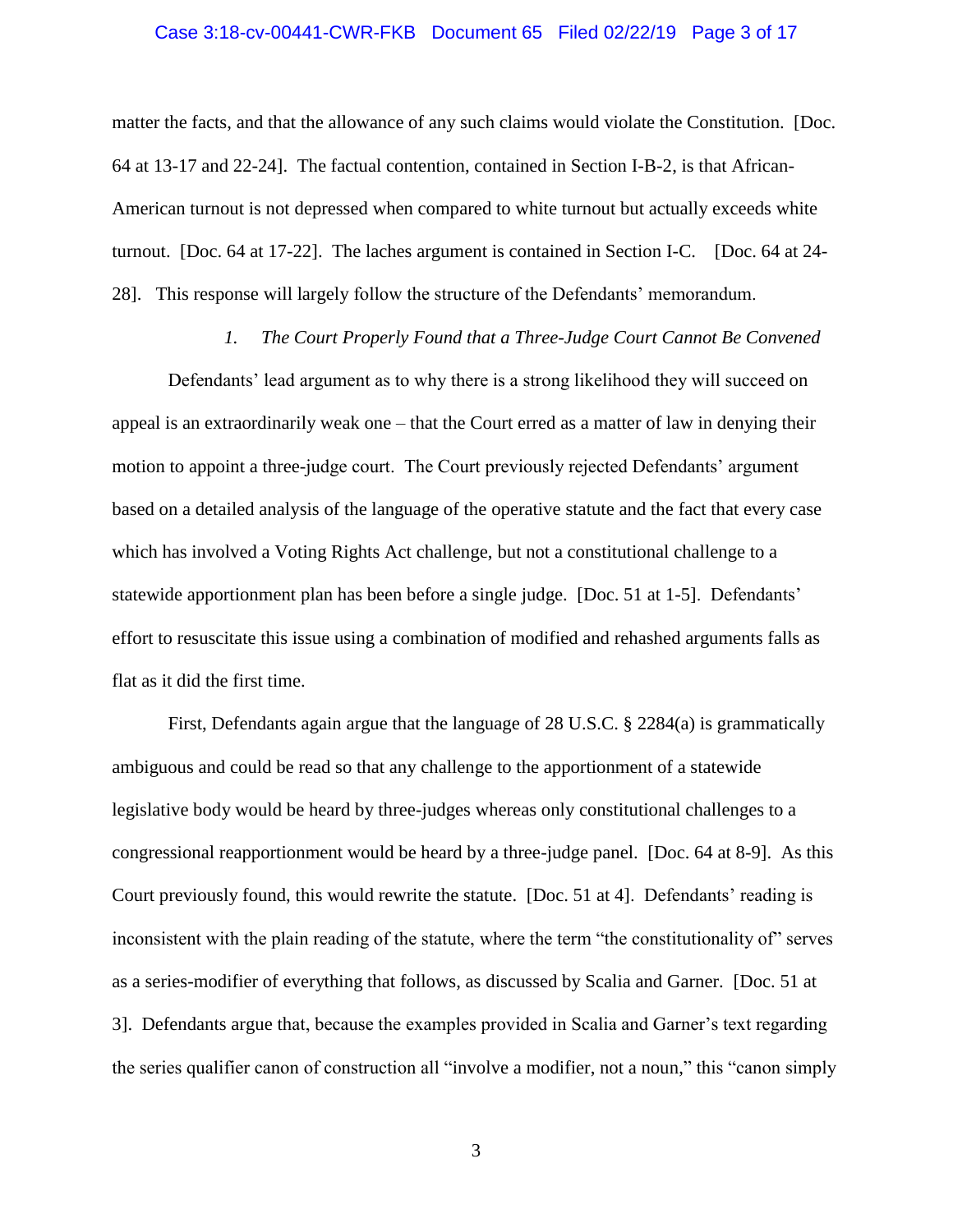# Case 3:18-cv-00441-CWR-FKB Document 65 Filed 02/22/19 Page 4 of 17

does not apply to §2284(a)." [Doc. 64 at 9]. Boiled down, Defendants' argument relies solely on the fact that the examples Scalia and Garner happened to include their text do not include any examples of nouns as modifiers. Defendants ignore the basic fact that a noun – or a phrase (*e.g.,* "the constitutionality of") - can also act as a modifier. Merriam-Webster Dictionary 746 (10th ed.1993) (a modifier is a "word or phrase that makes specific the meaning of another word or phrase").

Second, Defendants turn to a cherry-picked version of the legislative history of § 2284(a) to argue that "every statutory method of challenging any apportionment" must be heard by a three-judge panel. [Doc. 64 at 10]. However, a more thorough review shows that the Senate Judiciary Committee provided for three-judge courts in only certain reapportionment cases (*i.e.,* cases with constitutional claims) because they wanted to avoid overwhelming the courts. *Chestnut v. Merrill*, No. 18-00907, 2019 WL 338909, at \*3 (N.D. Ala. Jan. 28, 2019) ("[I]n 1976, when Congress amended § 2284, Congress made the amendments to limit the number of cases requiring a three-judge panel.") (italicization omitted). As this Court noted, the Supreme Court has held that "congressional enactments providing for the convening of three-judge courts must be strictly construed." *Allen v. State Bd. of Elections*, 393 U.S. 544, 561-62 (1969) (citing *Phillips v. United States*, 312 U.S. 246 (1941)). Similarly, in *Morales v. Turman*, 430 U.S. 322, 324 (1977), the Court noted that "the three-judge court procedure is not a measure of broad social policy to be construed with great liberality, but . . . an enactment technical in the strict sense of the term and to be applied as such." (internal quotations omitted).

Third, Defendants rehash their argument that past precedent—particularly *Page v. Bartels*, 248 F.3d 175 (3d Cir. 2001)—supports their argument that a three-judge court is necessary. [Doc. 64 at 11-12]. As this Court noted, *Page v. Bartels* actually undermines

4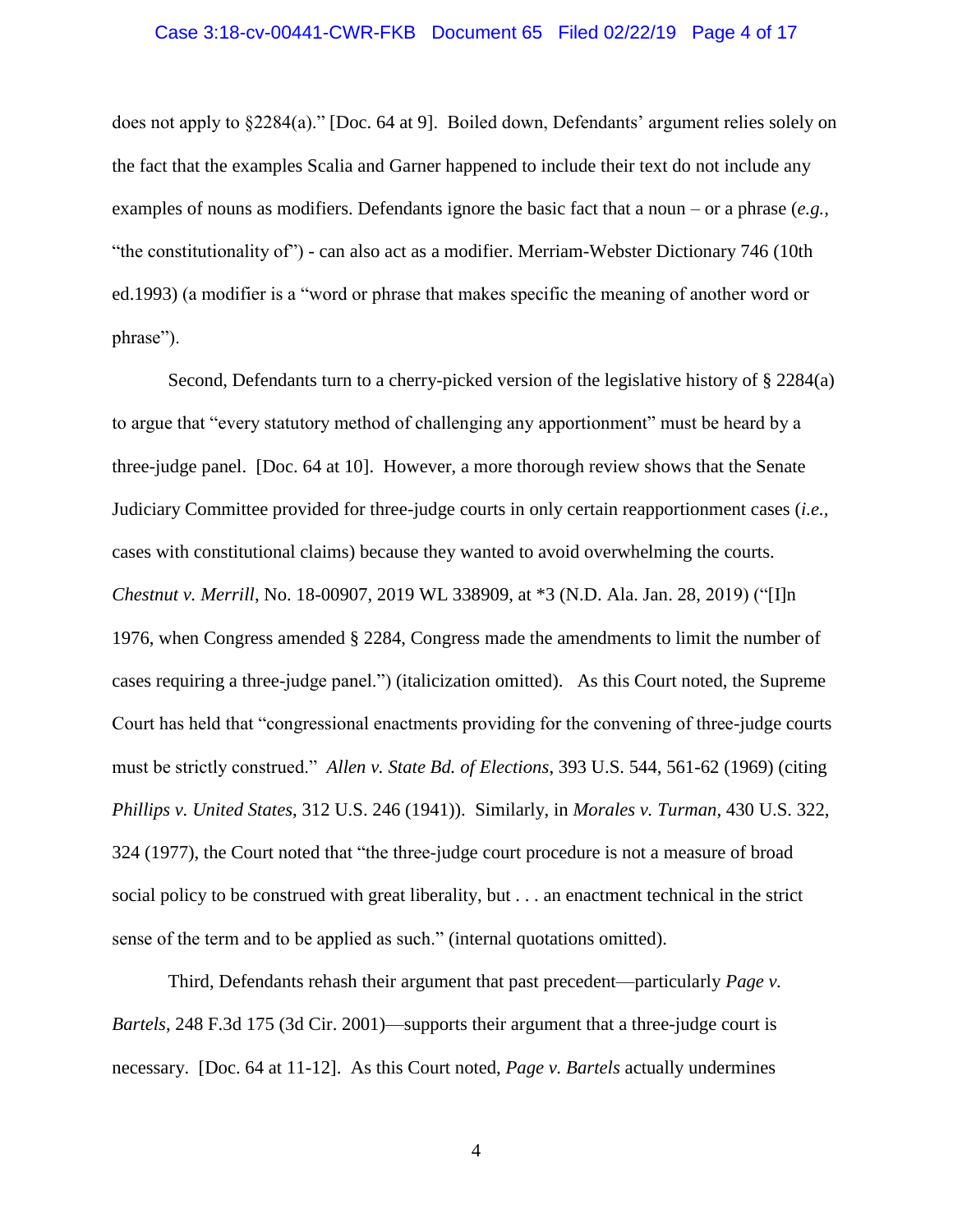# Case 3:18-cv-00441-CWR-FKB Document 65 Filed 02/22/19 Page 5 of 17

Defendants' argument, as the court in *Page* concluded that 28 U.S.C. § 2284(a) "only requires a three-judge court for certain constitutionally-based apportionment challenges." 248 F.3d at 189. Moreover, both the Court, [Doc. 51 at 5], and Plaintiffs, [Doc. 50 at 4-5], identified numerous cases where challenges solely under the Voting Rights Act have been heard by a single judge, while Defendants have not and cannot point to even one similar case that has been heard by three judges.

Finally, Defendants argue that, because Plaintiffs' complaint includes "evidence of unconstitutional behavior in Mississippi's past," that means the Court should interpret Plaintiffs' complaint as pleading a constitutional claim. [Doc. 64 at 11-12]. However, their argument is grounded on a misguided interpretation of the Senate Factors. The Supreme Court made clear that, "in evaluating a statutory claim of vote dilution through districting, the trial court is to consider the totality of the circumstances and . . . determine, based upon a practical evaluation of the past and present realities, whether the political process is equally open to minority voters." *Thornburg v. Gingles*, 478 U.S. 30, 79 (1986) (internal quotations omitted). The factors courts typically consider in evaluating the "totality of the circumstances" in a Section 2 case are known as the Senate Factors and plaintiffs do not need to prove all of them or a particular number of them to prevail. *Id.* at 45 (noting that the list of Senate Factors is "neither comprehensive nor exclusive," and "there is no requirement that any particular number of factors be proved"). The first Senate Factor is the history of discrimination touching the right to vote in the jurisdiction. *Id.* at 36-37. The fact that Plaintiffs introduced evidence of the history of voting discrimination in Mississippi, including some constitutional violations, does not turn this case or any other Section 2 results case into a constitutional challenge. As this Court previously found, plaintiffs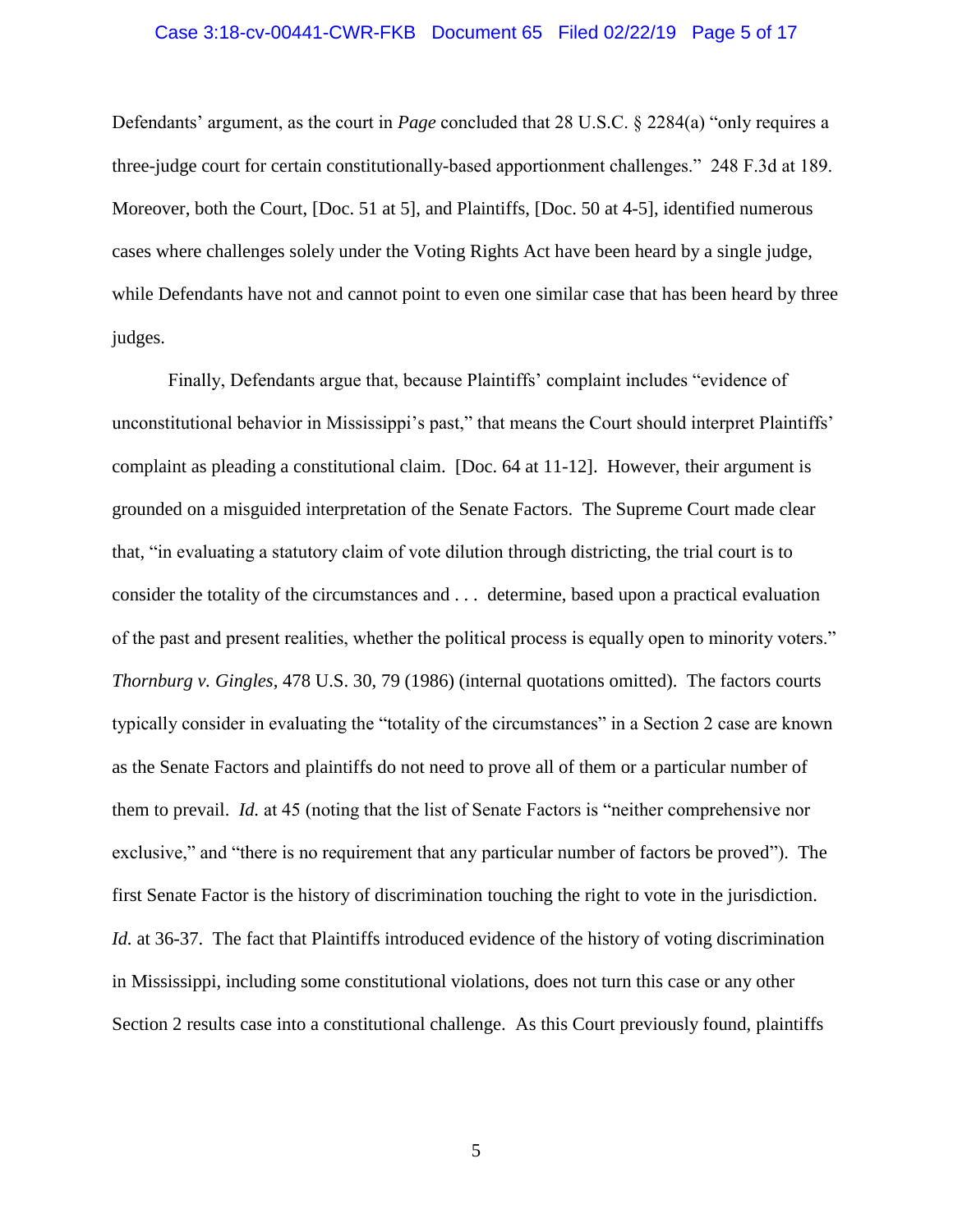#### Case 3:18-cv-00441-CWR-FKB Document 65 Filed 02/22/19 Page 6 of 17

are the masters of their claims and in this case, Plaintiffs consciously chose to bring a Section 2 results claim, and not a constitutional claim. [Doc. 51 at 3].

### *2. Under Controlling Authority There is No Per Se Rule Barring Section 2 Cases Where the Minority Population Is a Majority of the Political Subdivision*

Defendants' next argument—that no matter the facts, Section 2 claims are not cognizable as a matter of law when the African-American voting age population in the challenged jurisdiction is more than 50 percent, [Doc. 64 at 13-17]—is another one this Court appropriately rejected in its opinion finding liability. [Doc. 61 at 30-31]. Controlling authority from both the Supreme Court and the Fifth Circuit makes clear that such claims are not barred as a matter of law and the main case Defendants rely upon, *Bartlett v. Strickland*, 556 U.S. 1 (2009), involves a completely different issue that has no relevance to this case.

In *LULAC v. Perry*, a Section 2 case decided by the Supreme Court, the majority noted "it may be possible for a citizen voting-age majority to lack real electoral opportunity." 548 U.S. 399, 428 (2006). Defendants fail to address this language from *LULAC*. Defendants acknowledge that there is Fifth Circuit and Eighth Circuit authority which stands for the proposition that a minority group that comprises a majority of the eligible voter population can bring a viable Section 2 case. But Defendants claim that these decisions are distinguishable because they involve challenges to at-large methods of election. In addition to the Fifth Circuit's statement in *Monroe v. City of Woodville*, 881 F.2d 1327, 1333 (5th Cir. 1989)—

"[u]nimpeachable authority from our circuit has rejected any *per se* rule that a racial minority that is a majority in a political subdivision cannot experience vote dilution"—which this Court already cited, there are cases from four other circuits (including the Eighth Circuit) that have reached the same conclusion: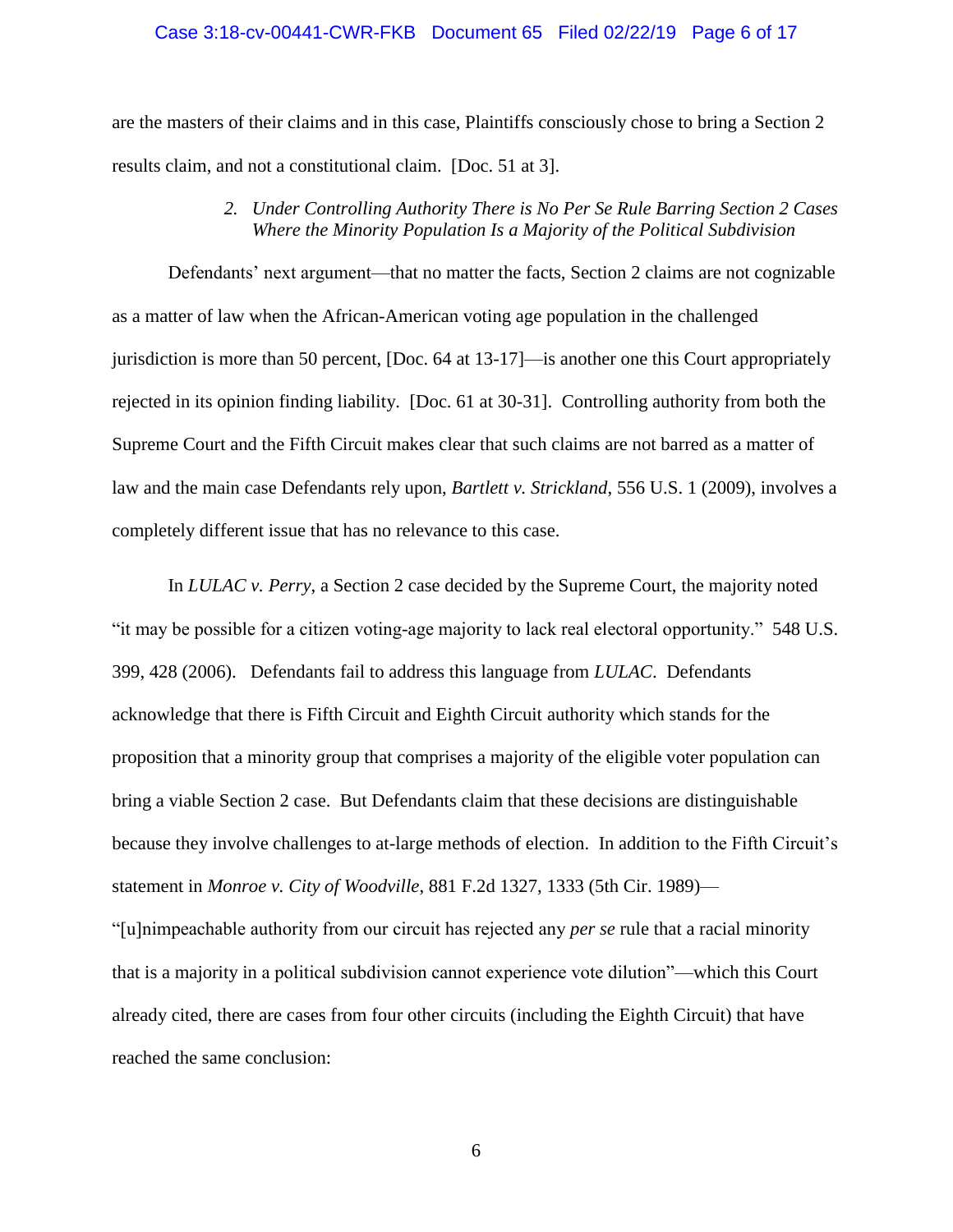- District of Columbia Circuit: *Kingman Park Civic Ass'n v. Williams*, 348 F.3d 1033, 1041 (D.C. Cir. 2003) ("Vote dilution claims must be assessed in light of the demographic and political context, and it is conceivable that minority voters might have less opportunity to elect representatives of their choice even where they remain an absolute majority in a contested voting district.") (cleaned up);
- Second Circuit: *Pope v. Cty. of Albany*, 687 F.3d 565, 575 n.8 (2d Cir. 2012) ("[T]he law allows plaintiffs to challenge legislatively created bare majority-minority districts on the ground that they do not present the 'real electoral opportunity' protected by Section 2") (quoting *LULAC v. Perry*, 548 U.S. at 428);
- Eighth Circuit: *Mo. State Conf. of the NAACP v. Ferguson-Florissant Sch. Dist.*, 894 F.3d 924, 934 (8th Cir. 2018) (noting "minority voters do not lose VRA protection simply because they represent a bare numerical majority within the district" and ultimately finding a § 2 violation);
- Eleventh Circuit: *Meek v. Metro. Dade Cnty.*, 908 F.2d 1540, 1546 (11th Cir. 1990) (rejecting lower court's finding that Hispanics could not bring a Section 2 challenge because they comprised a numerical voting majority and could potentially elect their candidates by increasing the percentage of registration).

Moreover, Defendants do not explain, nor could they plausibly do so, as to why district claims should be treated differently than at-large claims concerning this issue. [Doc. 64 at 16 n.8]. Indeed, the *LULAC v. Perry*, *Kingman*, and *Pope* cases involved challenges to district election systems.

The primary case Defendants cite, *Bartlett*, involves a fundamentally different issue. In *Bartlett*, the Supreme Court upheld a lower court's decision finding that plaintiffs failed to satisfy the first *Gingles* precondition. 556 U.S. at 14. The plaintiffs attempted to meet the first *Gingles* precondition with respect to a challenge to one of North Carolina's state house districts by creating an illustrative district where African-American voters made up less than 50 percent but could, along with white crossover voters, elect representatives of their choice. *Id.* at 6. The Supreme Court rejected this argument. The Court concluded that the minority population must compose a "numerical, working majority" to have recourse under Section 2 and satisfy the first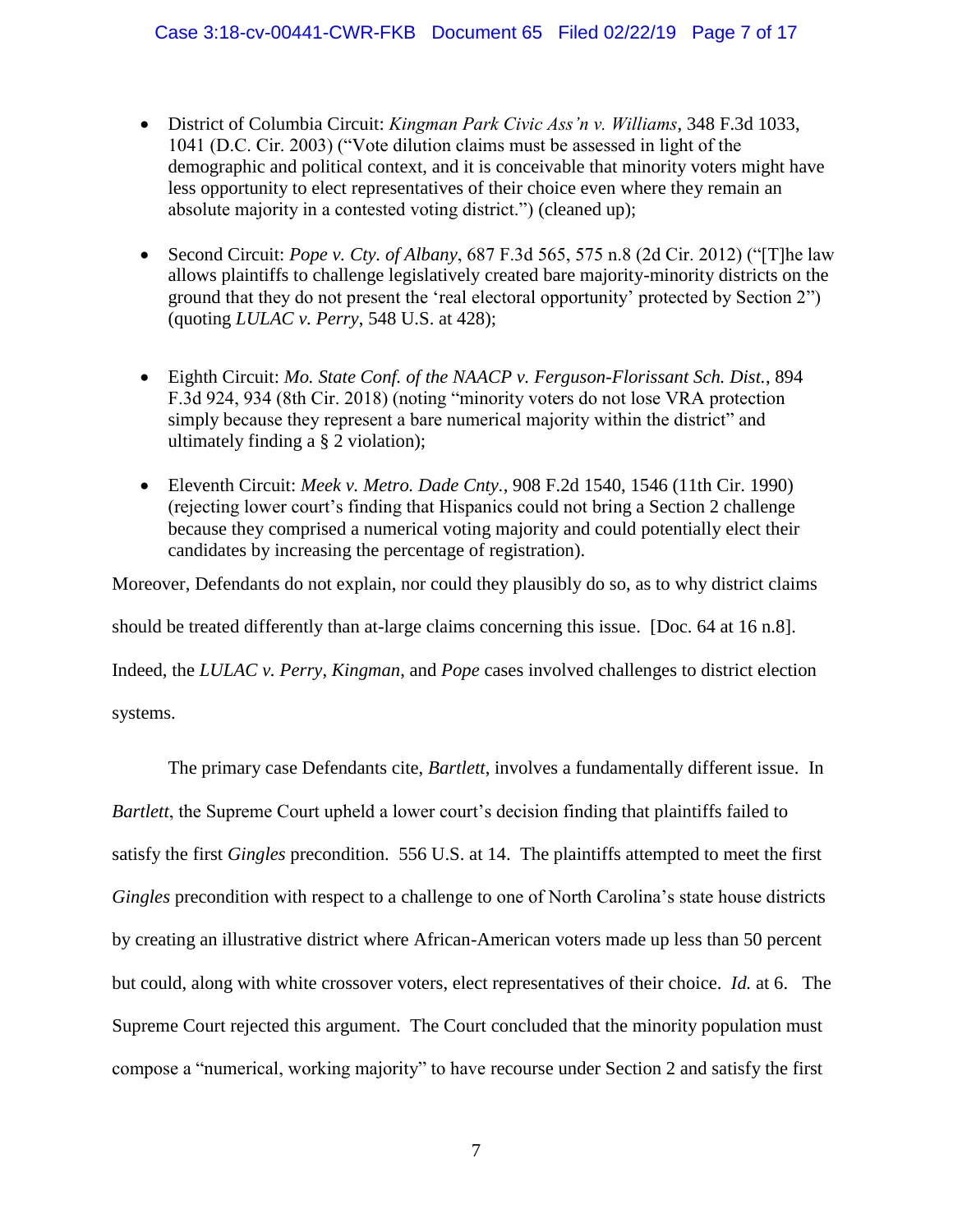### Case 3:18-cv-00441-CWR-FKB Document 65 Filed 02/22/19 Page 8 of 17

*Gingles* requirement of size and geographic compactness. *Id.* at 12-13. The Supreme Court's holding in *Bartlett* precluding a Section 2 violation when the minority population is too small does not suggest, let alone mandate, a *per se* rule barring a claim on the ground that the minority population is too large. Such a *per se* rule would nullify the Court's statement four years earlier in *LULAC v. Perry*. Given that Justice Kennedy wrote both the opinion in *LULAC* and the plurality opinion in *Bartlett* upon which Defendants rely, their reading of *Bartlett* does not make sense. 3

### *3. This Court Correctly Held that White Turnout Is Higher than African-American Turnout in District 22 and that Finding Is Not Clearly Erroneous*

In its opinion, this Court described Dr. Palmer's conclusion regarding turnout based upon his ecological inference analysis of the last four senate elections in District 22: "[T]here is a sizable turnout gap between African-American and white voters in District 22. On average, white turnout is 10.2 percentage points higher than black turnout." [Doc. 61 at 7].<sup>4</sup> In their motion for stay, the Defendants claim that the Court should have disregarded Dr. Palmer's analysis and instead should have relied on self-reporting statewide census surveys showing that African-American voter registration and turnout exceeds that of whites in even-numbered years when presidential and congressional elections are held. [Doc. 64 at 18]. But after hearing the testimony of the experts, this Court rejected that contention, pointing out that the census surveys

<sup>&</sup>lt;sup>3</sup> In a footnote, Defendants mention another case, *Jeffers v. Beebe*, in which the court declined to find a Section 2 violation because the challenged state senate district was already a majority-minority district. 895 F. Supp. 2d 920, 931-32 (E.D. Ark. 2012). Defendants acknowledge that *Jeffers* is not controlling authority. [Doc. 64 at 17 n.10]. But they fail to acknowledge that *Jeffers* is contrary to the weight of authority, including controlling authority. *Jeffers* is distinguishable factually regarding the demographic conditions in that the plaintiffs' proposed district (58 percent BVAP) was below the population threshold plaintiffs' expert stated was required to create an effective district for minority voters (61 percent BVAP). *Jeffers*, 895 F. Supp. 2d at 932-33.

<sup>&</sup>lt;sup>4</sup> The Court noted that this conclusion was statistically significant in three of the four elections. [Doc. 61] at 7]. Those were the elections in 2003, 2007, and 2015. The turnout analysis was weakly significant in 2011. P. Trial Ex. 1 at 7.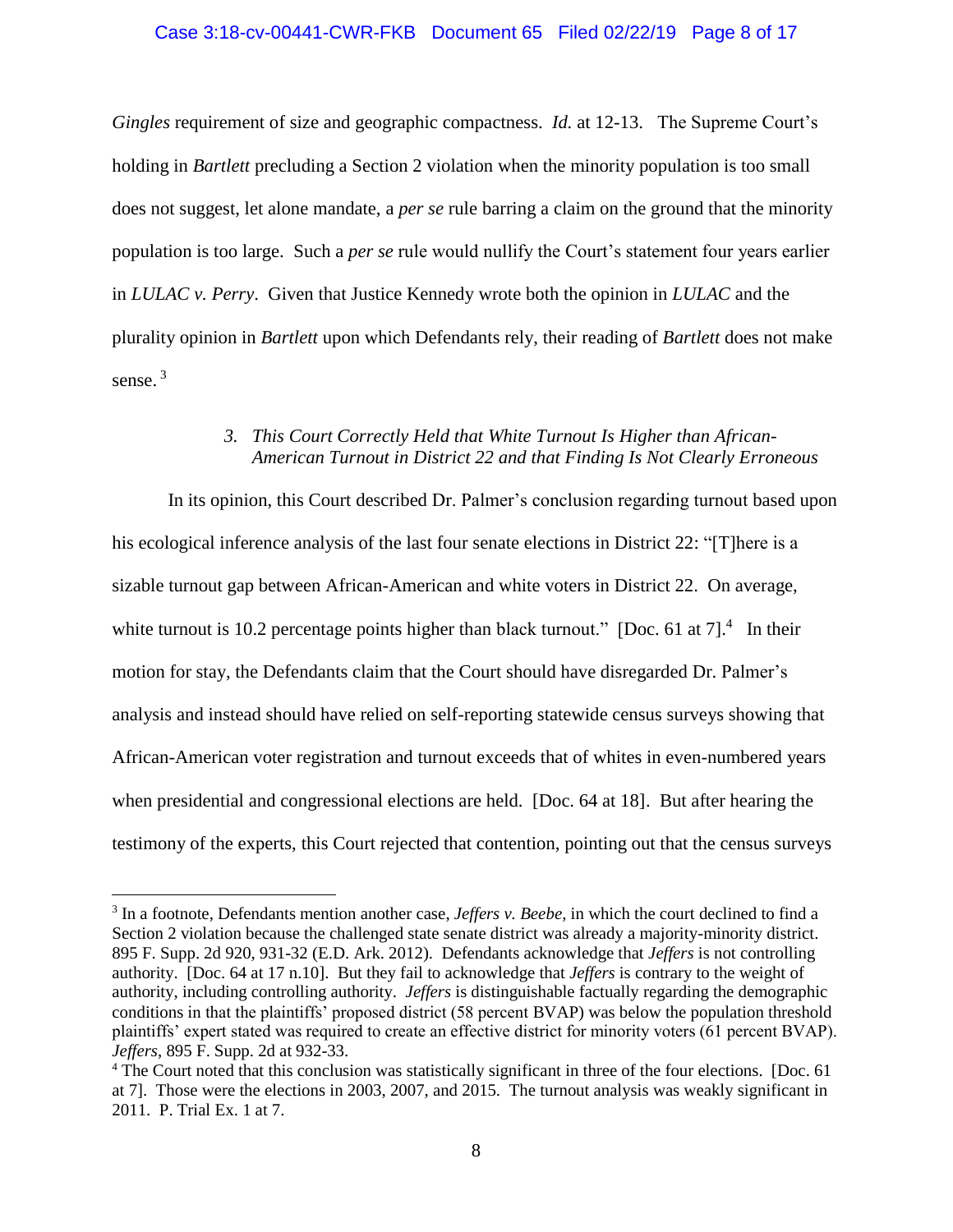## Case 3:18-cv-00441-CWR-FKB Document 65 Filed 02/22/19 Page 9 of 17

"look at the wrong jurisdiction [statewide rather than District 22], the wrong election years, and rely upon known issues with self-reported voting surveys—issues that EI [ecological inference], in contrast, seeks to overcome." [Doc. 61 at 28]. This is a perfectly sensible and supportable finding by the Court based on actual turnout at the polls and there is no showing that it was clear error.

The Defendants' only real claim of error regarding the Court's finding is that "mistakes in Bolivar County [in the 2015 election] fatally undermine the statistical estimates in that sole election." [Doc. 64 at 20]. The Defendants are referring to the fact that some voters in Bolivar County received the wrong senate ballots. Voters received the proper ballot in all of the precincts in District 22 except for the Northwest Cleveland and West Cleveland Precincts in Bolivar County. Because all of the voters in Northwest Cleveland, and some of the voters in West Cleveland, received ballots for other senate districts, it was logical for Dr. Palmer to exclude them in his analysis. Voters in two other precincts that are not in District 22 actually received District 22 ballots. Naturally those were not counted since those voters are not in District 22. P. Trial Ex. 3 at 4. The exclusion of those two precincts does not "fatally" undermine" Dr. Palmer's analysis of turnout differentials throughout the district.<sup>5</sup>

Defendants did not present any expert testimony on this subject and no witness claimed that this somehow invalidated Dr. Palmer's turnout analysis. This contention rests solely on one of the attorneys for Defendants asserting that "this Court can take judicial notice that Cleveland is the location of Delta State University, a predominantly white institution" and "[h]ad those non-voting white students been taken into consideration in plaintiffs' turnout estimates, the level

<sup>5</sup> Defendants mention Dr. Palmer's statement that he was unable to estimate voter turnout as a share of registered voters by race. [Doc. 64 at 21]. That is because Mississippi does not keep records on the race of registered voters. Thus, Dr. Palmer measured turnout as a percentage of African-American and white voting age populations.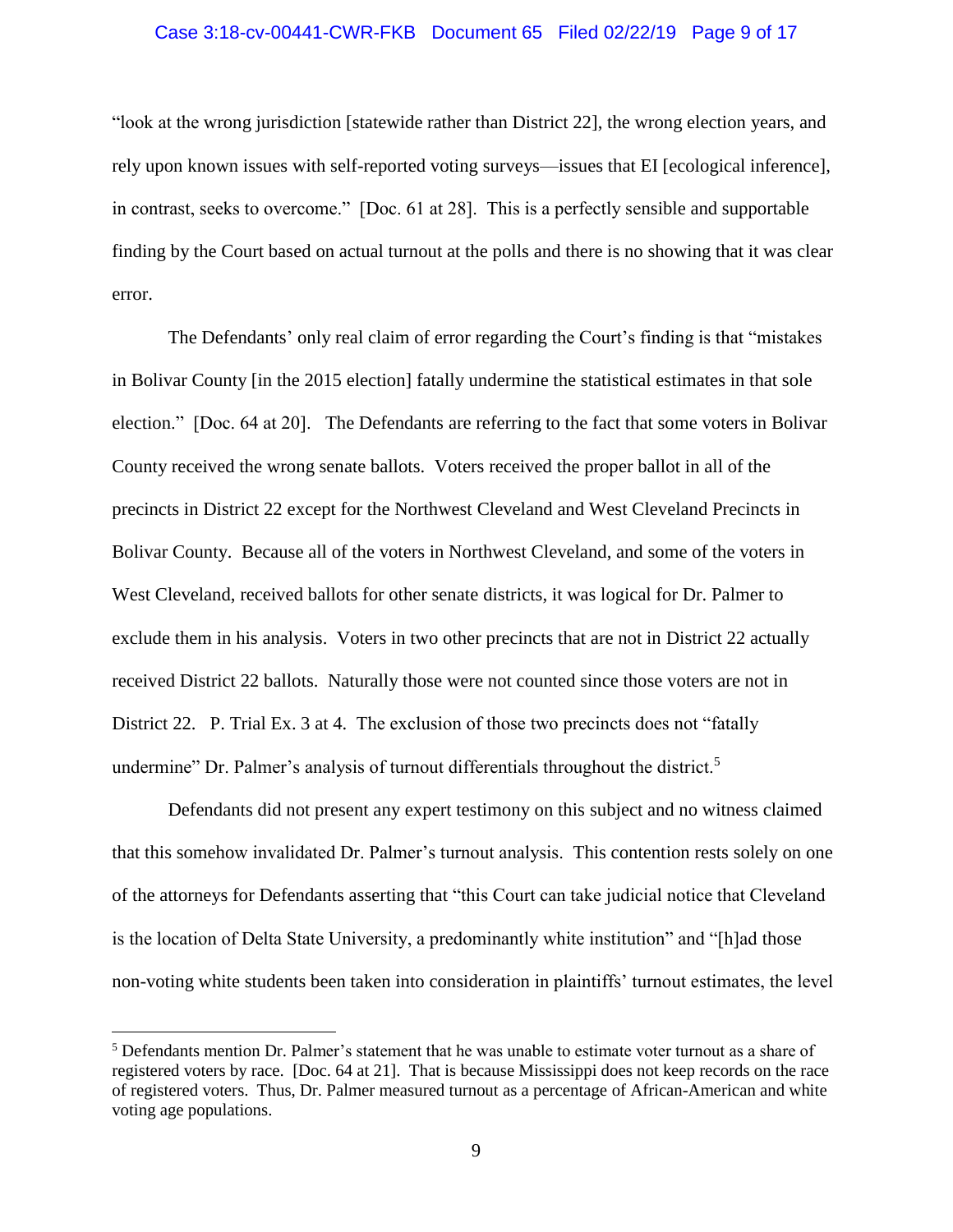#### Case 3:18-cv-00441-CWR-FKB Document 65 Filed 02/22/19 Page 10 of 17

of estimated white participation throughout District 22 would necessarily have fallen." [Doc. 64 at 20-21]. But this attorney is neither a witness nor an expert, he has not conducted a statistical analysis, he has no specific estimates of how far the level of estimated white participation would have fallen, and he was not subject to cross-examination. Dr. Palmer based his conclusion on his analysis of the other approximately 50 precincts in the district where voters received the proper ballots and valid votes were counted. Trial Tr. Vol. 1 53, Feb. 6, 2019. That analysis demonstrates the turnout differentials that Dr. Palmer documented. Moreover, the analysis of the elections from the prior District 22 corroborates these turnout differentials. And even if the lawyer's argument were considered to be evidence and the lawyer actually had done an analysis, the fact that a pocket of white college students in one precinct might not vote because they are likely registered in their home counties—and therefore ineligible to vote in District 22—does not demonstrate that African-American turnout somehow equals white turnout among the people who are eligible to vote in District 22.<sup>6</sup>

In returning to the census figures for turnout based on self-reporting, the Defendants claim that some of them "would have been available to the Legislature" in 2012 and "[t]he Legislature would have been fully justified in believing that blacks would comprise a majority of the turnout" in District 22. [Doc. 64 at 19]. However, the Vice Chair of the 2012 Joint Redistricting Committee testified and did not mention any reliance on this data. Even if he had, this is not an intent case and the point would not be relevant.

<sup>&</sup>lt;sup>6</sup> Defendants claim that "it is impossible to determine from this record who should have actually won the only election ever held in [the current] District 22." [Doc. 64 at 20]. But as Dr. Palmer testified, it is reasonable to conclude that the white voters in those two majority white District 22 precincts would have voted predominantly for the white candidate if they had received the proper ballots—just as white voters did throughout District 22. Trial Tr. Vol. 1 85-86, Feb. 6, 2019. The Defendants also claim there was a "four-precinct error." [Doc. 64 at 21]. But only two of the precincts that received the wrong ballots were actually in District 22.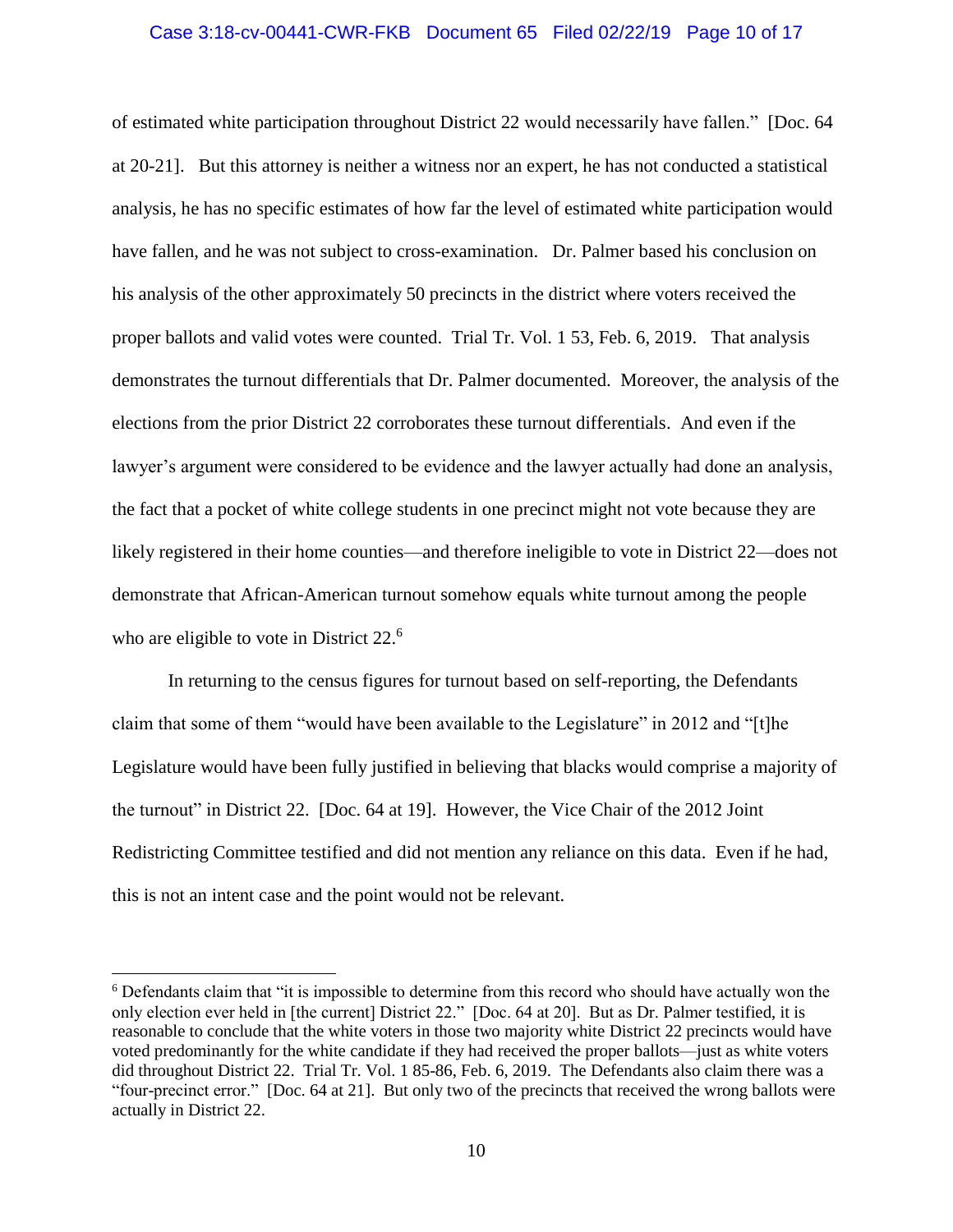#### Case 3:18-cv-00441-CWR-FKB Document 65 Filed 02/22/19 Page 11 of 17

In summary, the evidence clearly demonstrates socioeconomic disparities and lower African-American participation. As this Court noted, Plaintiffs are "not required to prove a causal connection" between the two because "political participation by minorities tends to be depressed where minority group members suffer effects of prior discrimination such as inferior education, poor employment opportunities, and low incomes." [Doc. 61 at 28, *quoting Teague v. Attala County,* 92 F. 3d 283, 294 (5th Cir. 1996) and *Thornburg v. Gingles,* 478 U.S. 30, 69  $(1986)$ ].<sup>7</sup>

### *4. Defendants' Constitutional Avoidance Arguments Are Unavailing*

Defendants assert that construing Section 2 to allow for a claim challenging an existing majority-minority district is unconstitutional. [Doc. 64 at 22-24]. Neither the Supreme Court in *LULAC v. Perry* nor the Fifth Circuit or any other circuit with similar holdings on this issue have indicated that the Constitution requires a *per se* rule precluding plaintiffs from bringing a case challenging an electoral area with a majority-minority voter population. This is because plaintiffs still have to satisfy the *Gingles* preconditions and the totality of circumstances test, which impose significant and appropriate limits on when vote dilution violations will be found.

<sup>7</sup> Citing to *NAACP v. Fordice,* 252 F.3d 361 (5th Cir. 2001), Defendants claim that Plaintiffs in a Section 2 case must demonstrate depressed political participation in order to prevail. [Doc. 64 at 18]. This contention is legally incorrect. Even if African-American turnout was equivalent to or exceeded white turnout, that would not necessarily defeat a plaintiff's Section 2 case. In *NAACP v. Fordice*, the Fifth Circuit upheld a district court finding adverse to the plaintiffs regarding the impact of the Senate Report factors of history of discrimination and socioeconomic disparities on present-day participation. The Fifth Circuit simply said that "to support a favorable finding *on these factors*, [the plaintiff] bore the burden to demonstrate that the African-American citizens of Mississippi 'do not in fact participate to the same extent as other citizens.'" 252 F.3d at 368 (emphasis added) (citation omitted). But the absence of proof on certain Senate Report factors does not necessarily override proof of the *Gingles* factors. *Gingles,* 478 U.S. at 45.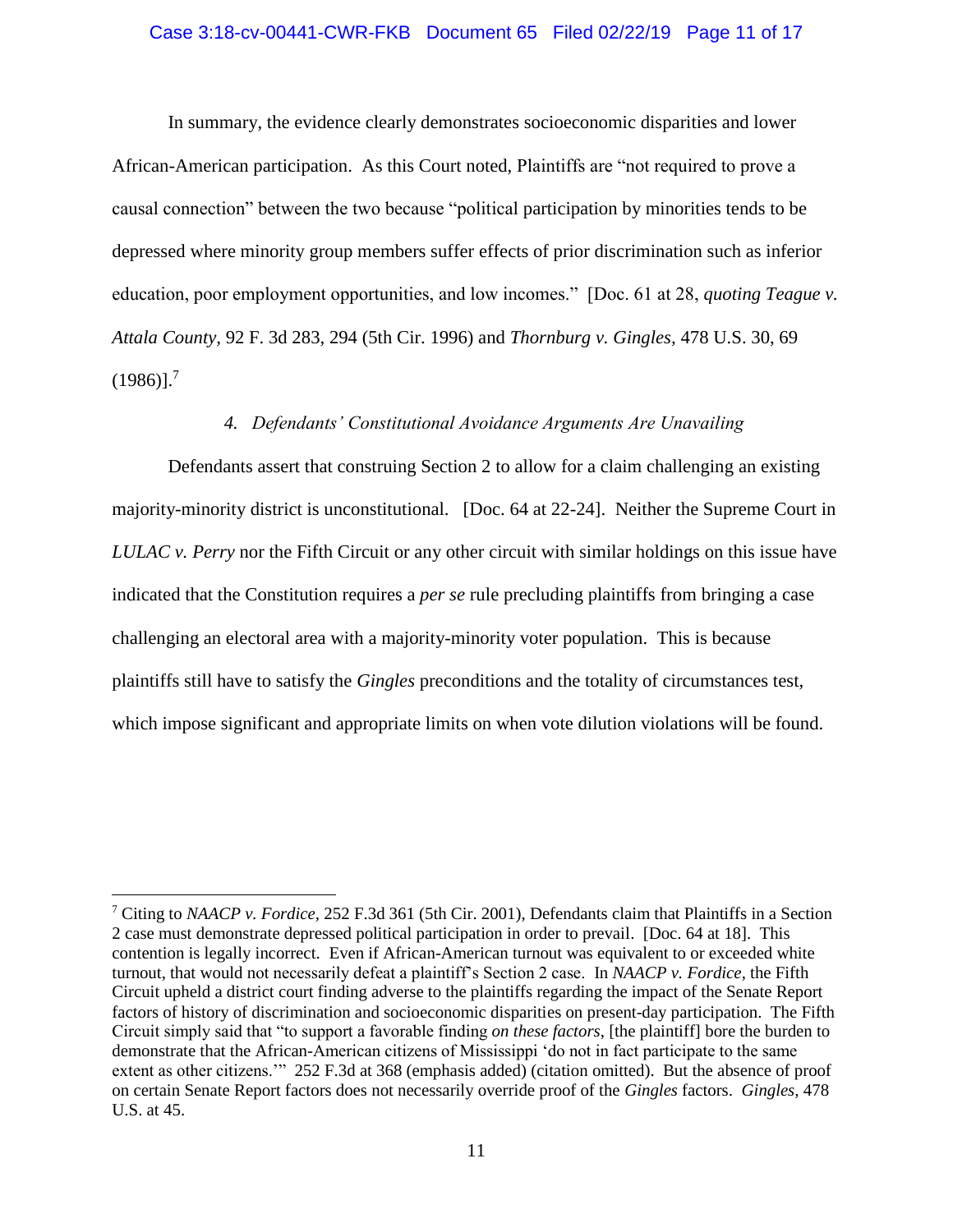### *5. Relief is not Barred by the Statute of Limitations or Laches.*

For the reasons previously expressed by this Court, this claim is neither barred by limitations nor laches. Most importantly, there is no undue prejudice here. While the Defendants claim this case was filed on "the eve of the next election cycle," [Doc. 64 at 26], this Court correctly noted that Plaintiffs filed this case "16 months before the 2019 general election, 13 months before the primaries, and eight months before the qualification deadline." [Doc. 61 at 23]. As the Court stated, "[t]he evidence in our case weighs against a finding of undue prejudice." [Doc. 61 at 23]. The violation can be easily remedied by moving all of Issaquena County from District 23 to District 22, all of the Madison County precincts in District 22 to 23, eight Warren County precincts from 23 to 22 and eight Yazoo County precincts from 22 to 23. That is not a significant administrative burden. While it does mean some voters will vote in a district different from the district that existed in 2015, over two-thirds of the voters in those two districts will remain where they are. P. Trial Ex. 4 at 5, ¶ 9. The changes are a small price to pay for enforcing the Voting Rights Act.

Moreover, the new plan can be adopted and the candidate qualifying deadline can be extended for a short period well within the time period required to prepare the ballots and download them into the state's election system. And ballots can be made available and the primary elections can be held in a timely manner. [*See* Doc. 19 at 8-9 (Declaration of Madalan Lennep of the Secretary of State's Office stating that counties need to make any changes stemming from a redistricting plan in time for the new information to be downloaded to the SEMS system 55 days in advance of the election); Doc. 63-1 at 2 (Affidavit of Kimberly Turner of the Secretary of State's Office stating that the official ballot must be published in the SEMS

12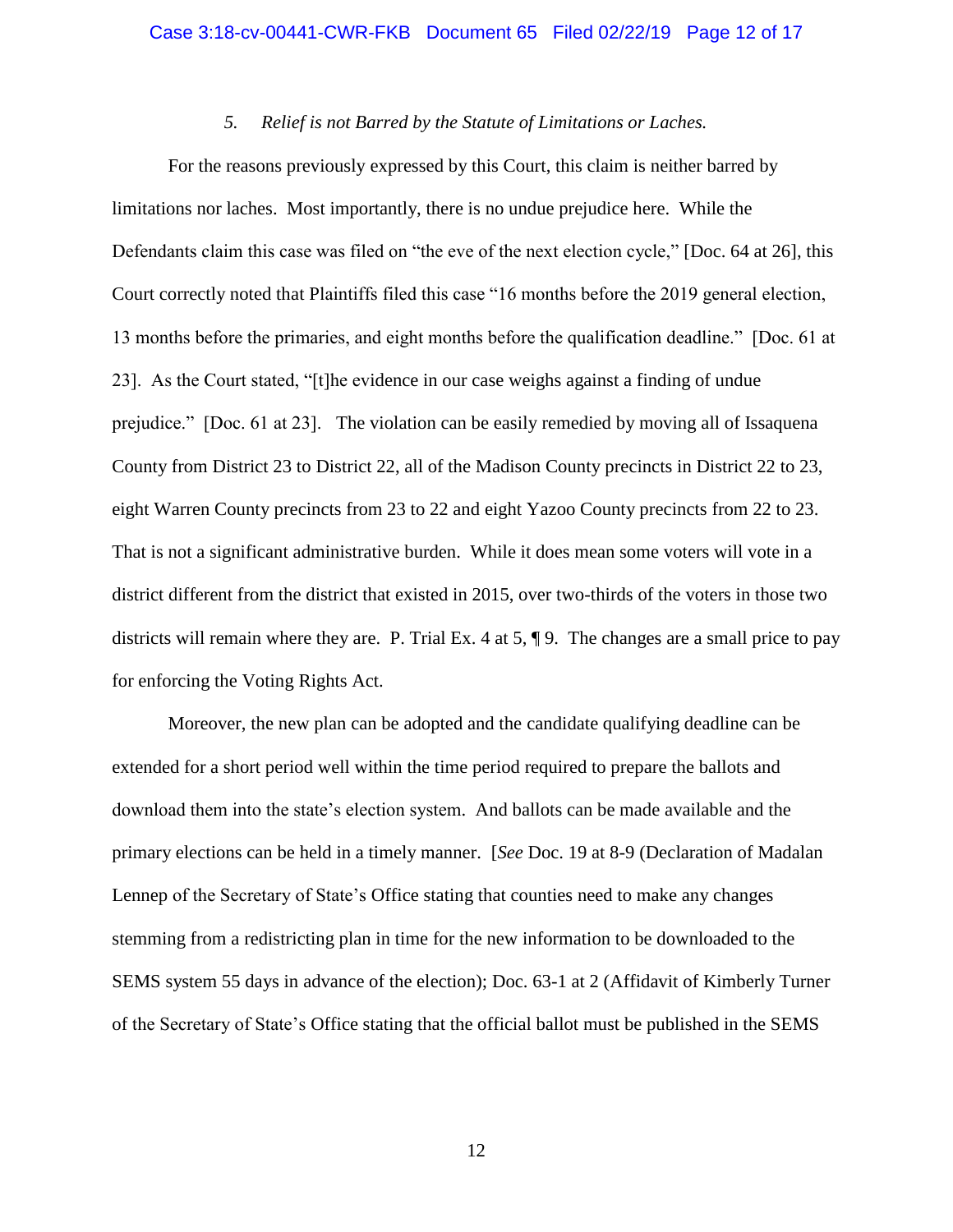#### Case 3:18-cv-00441-CWR-FKB Document 65 Filed 02/22/19 Page 13 of 17

system no later than June 17, 2019 in order to send absentee ballots to military and overseas voters)].

Thus, there is no undue prejudice that requires that the Section 2 claim in this case be dismissed and that the Court's finding of a violation be nullified.

### **B. The Balance of Harms Weighs Against a Stay**

As indicated by the analysis of polarized voting in this case, African-American voters in District 22 have been unable to elect candidates of choice since at least 2003. This is against the backdrop of a history where no African-American candidate was elected to the Mississippi Senate until 1979 (as set forth in the Banks Report) and African-Americans remain underrepresented in the Senate even today. This Court has found a violation of the Section 2 of the Voting Rights Act and there is significant harm in delaying a remedy for the racial vote dilution that exists.

By contrast, as demonstrated in the previous discussion of laches, there is no undue prejudice or harm in moving forward with a remedial plan that encompasses only two senate districts. The qualifying deadline in those two districts need only be delayed for a short period of time.

The Defendants claim that "[t]he Court's order will require that the Legislature spend a substantial amount of time drawing new districts for District 22 and the surrounding affected districts." [Doc. 64 at 30]. Only two districts need to be redrawn and that can be done quickly. But, it appears the Legislature has chosen not to take advantage of the opportunity to correct this violation of the Voting Rights Act and a court-ordered remedy can be adopted fairly quickly.

The Defendants contend that if a stay is not granted and this Court's decision is ultimately reversed on appeal, a special election will likely be required*. Id.* But the opposite

13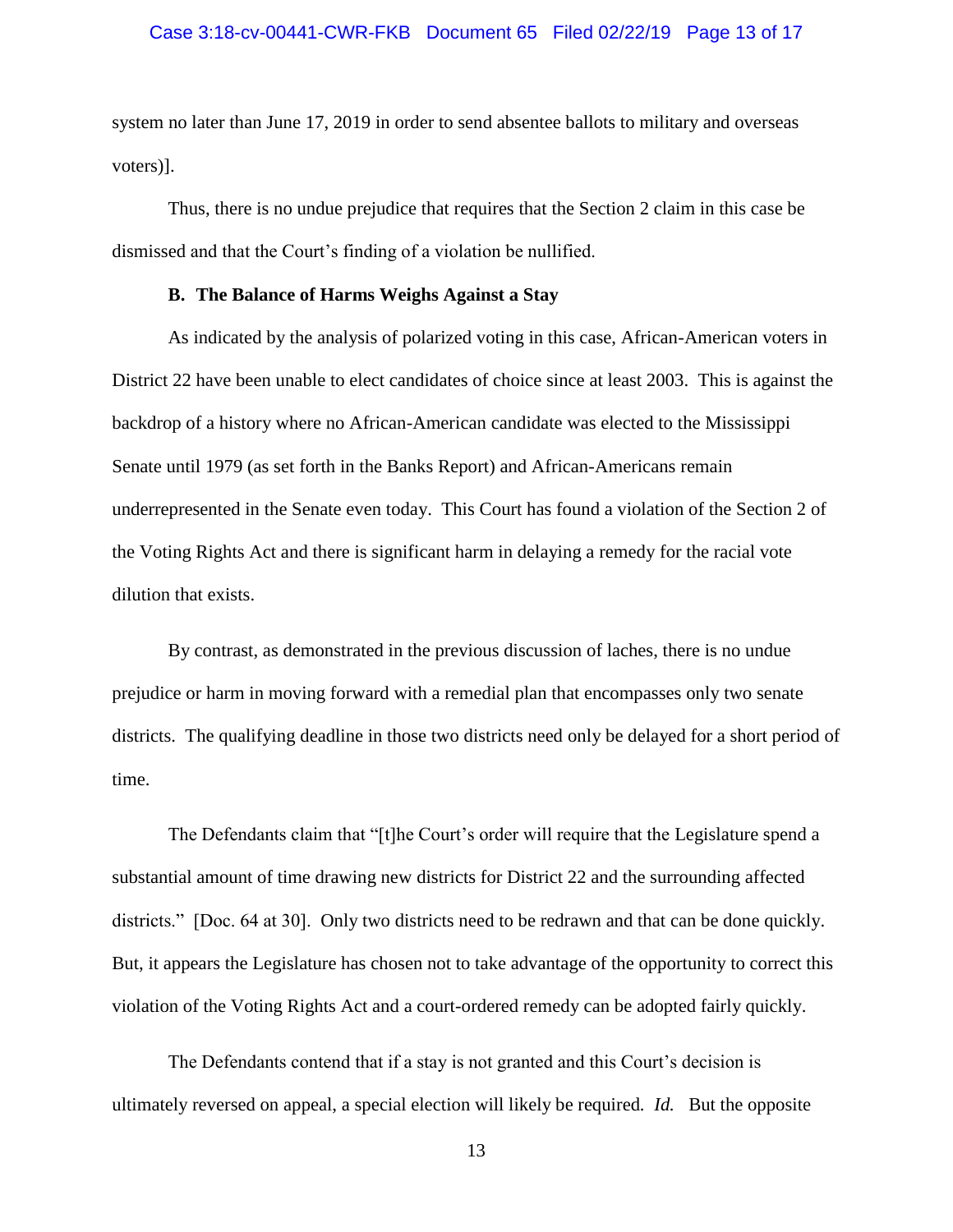### Case 3:18-cv-00441-CWR-FKB Document 65 Filed 02/22/19 Page 14 of 17

would be true if a stay is granted and this Court's decision is affirmed. As discussed previously, this Court's ruling on the merits suggests that affirmance is more likely and therefore the stay should be denied.

As stated by the three-judge court in *Johnson v. Miller*, 929 F. Supp. 1529 (S.D. Ga. 1996):

We find irreparable harm in its purest sense will be occasioned by denying this preliminary injunction and by permitting use of a plan violating Plaintiffs' equal protection rights. Plaintiffs, indeed all citizens of Georgia, should not be denied their right to a constitutional districting plan. . . . No department of the government or citizen has a legitimate interest in continuing in effect a violation of another citizen's constitutional rights. Thus, the harm Plaintiffs would suffer if we permitted the continued constitutional violation clearly outweighs any harm the injunction may cause other parties.

*Id. at 1560.* The same is true with respect to the violation of the Voting Rights Act that exists with respect to District 22.

### **C. The Public Interest Is Served by Prompt Enforcement of the Voting Rights Act**

The Defendants' primary argument is that a new qualifying period will significantly shorten the time candidates have to campaign and "because District 22 borders on eight other Senate districts," potential candidates "all over a multi-county stretch of northwest Mississippi cannot make plans." [Doc. 64 at 31]. But this is not a problem given that the remedy likely will affect only two districts and there will be only a short extension of the qualifying deadline.

According to the Defendants, "[t]he public is best served by allowing it to elect its own representatives on its own terms . . . ." [Doc. 64 at 32]. But the public includes African-American voters and this Court has already held that their vote is diluted by the configuration of District 22. Moreover, the public has an interest in the enforcement of the Voting Rights Act and in conducting elections from districts that are fair.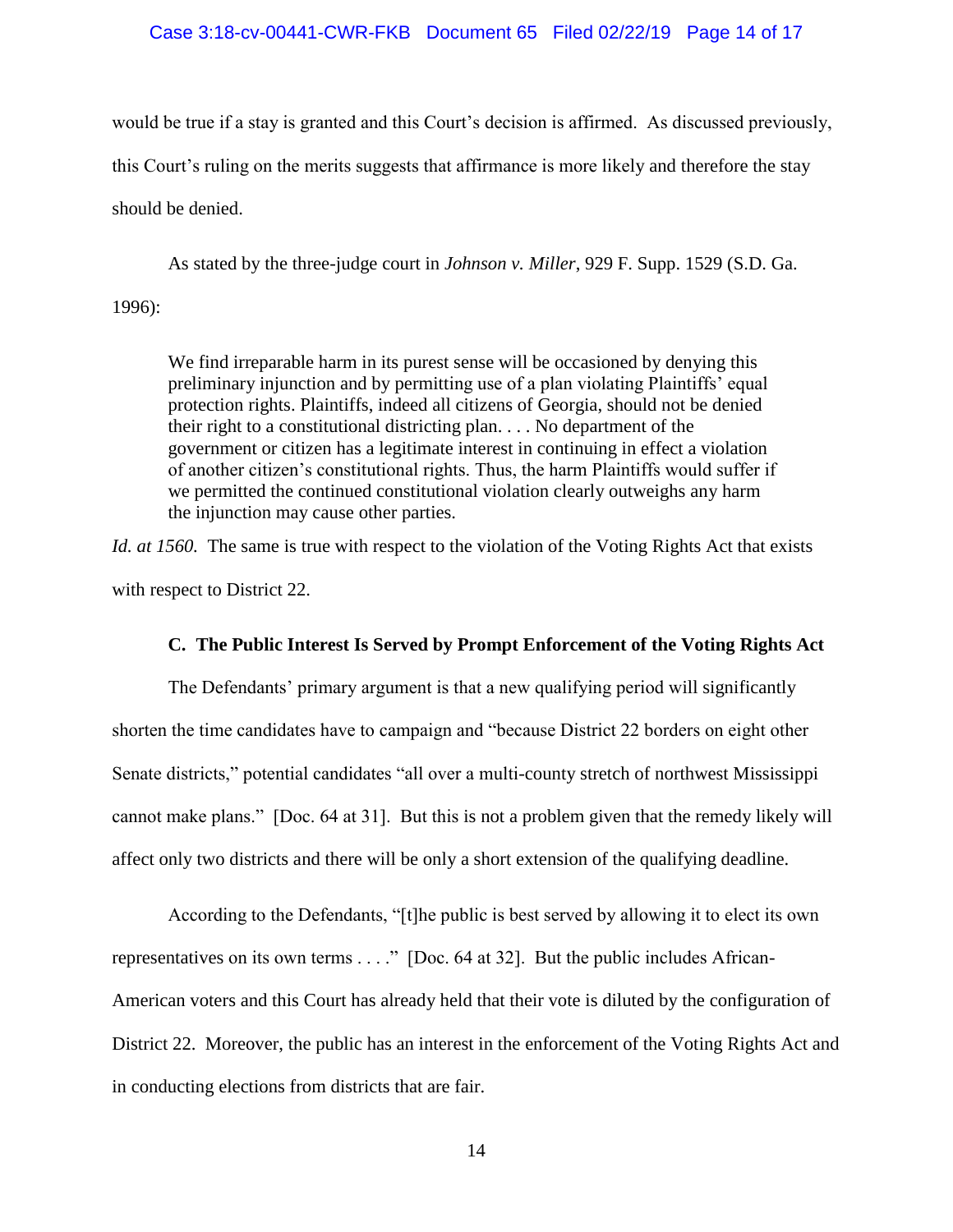Case 3:18-cv-00441-CWR-FKB Document 65 Filed 02/22/19 Page 15 of 17

## **III. CONCLUSION**

For the foregoing reasons, the motion for stay pending appeal should be denied.

February 22, 2019 Respectfully submitted,

*/s/ Robert B. McDuff* ROBERT B. MCDUFF, MSB 2532 767 North Congress Street Jackson, MS 39202 (601) 969-0802 [rbm@mcdufflaw.com](mailto:rbm@mcdufflaw.com)

BETH L. ORLANSKY, MSB 3938 MISSISSIPPI CENTER FOR JUSTICE P.O. Box 1023 Jackson, MS 39205-1023 (601) 352-2269 [borlansky@mscenterforjustice.org](mailto:borlansky@mscenterforjustice.org)

JON GREENBAUM EZRA D. ROSENBERG ARUSHA GORDON POOJA CHAUDHURI LAWYERS'COMMITTEE FOR CIVIL RIGHTS UNDER LAW 1500 K Street, NW, Ste. 900 Washington, D.C. 20005 (202) 662-8600 [erosenberg@lawyerscommittee.org](mailto:erosenberg@lawyerscommittee.org) [agordon@lawyerscommittee.org](mailto:agordon@lawyerscommittee.org) *Admitted Pro Hac Vice*

ELLIS TURNAGE, MSB 8131 TURNAGE LAW OFFICE 108 N. Pearman Ave. Cleveland, MS 38732 (662) 843-2811 [eturnage@etlawms.com](mailto:eturnage@etlawms.com)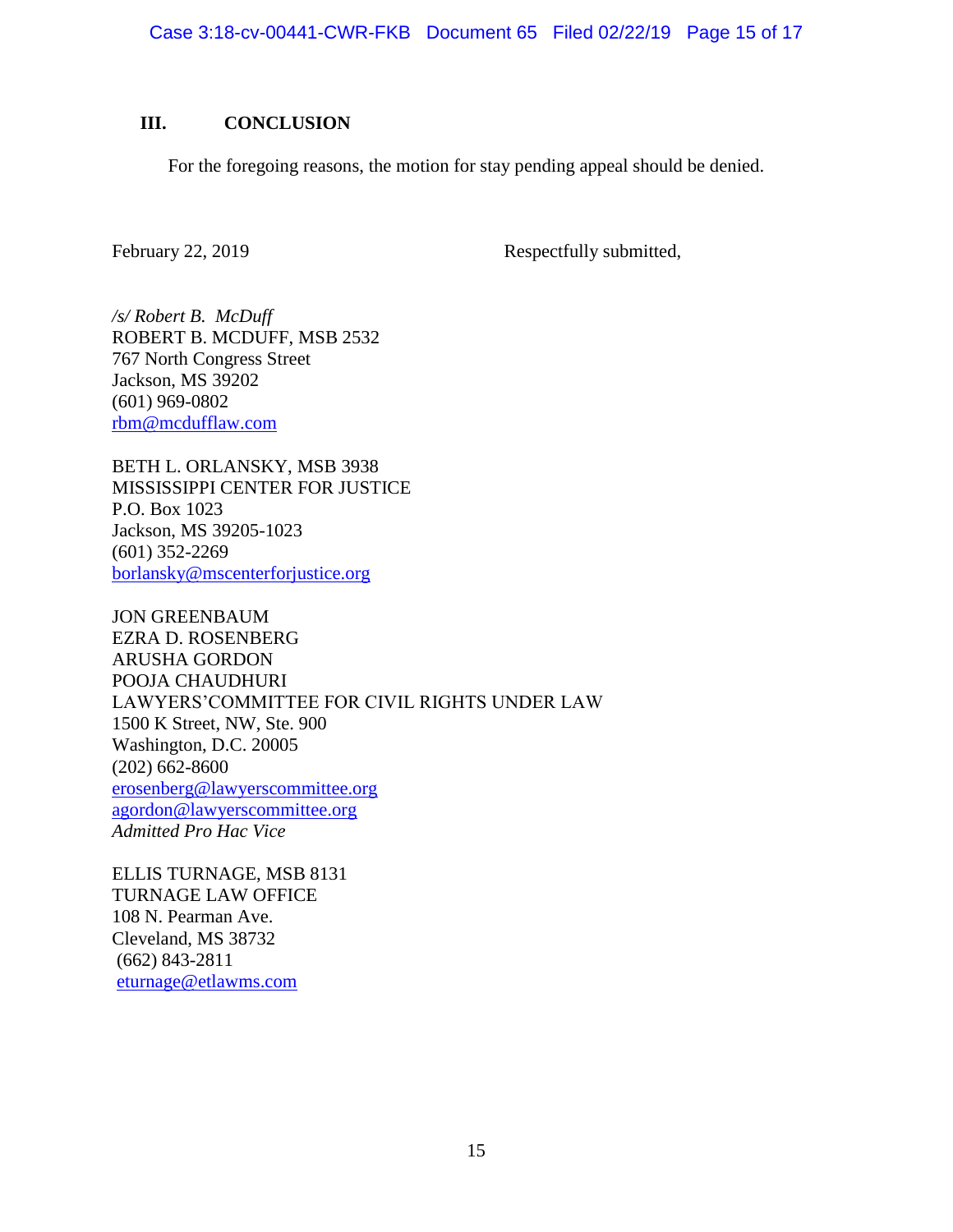PETER KRAUS CHARLES SIEGEL CAITLYN SILHAN WATERS KRAUS 3141 Hood Street, Suite 700 Dallas, TX 75219 (214) 357-6244 [pkraus@waterskraus.com](mailto:pkraus@waterskraus.com) [csiegel@waterskraus.com](mailto:csiegel@waterskraus.com) [csilhan@waterskraus.com](mailto:csilhan@waterskraus.com) *Admitted Pro Hac Vice*

*Attorneys for Plaintiffs*